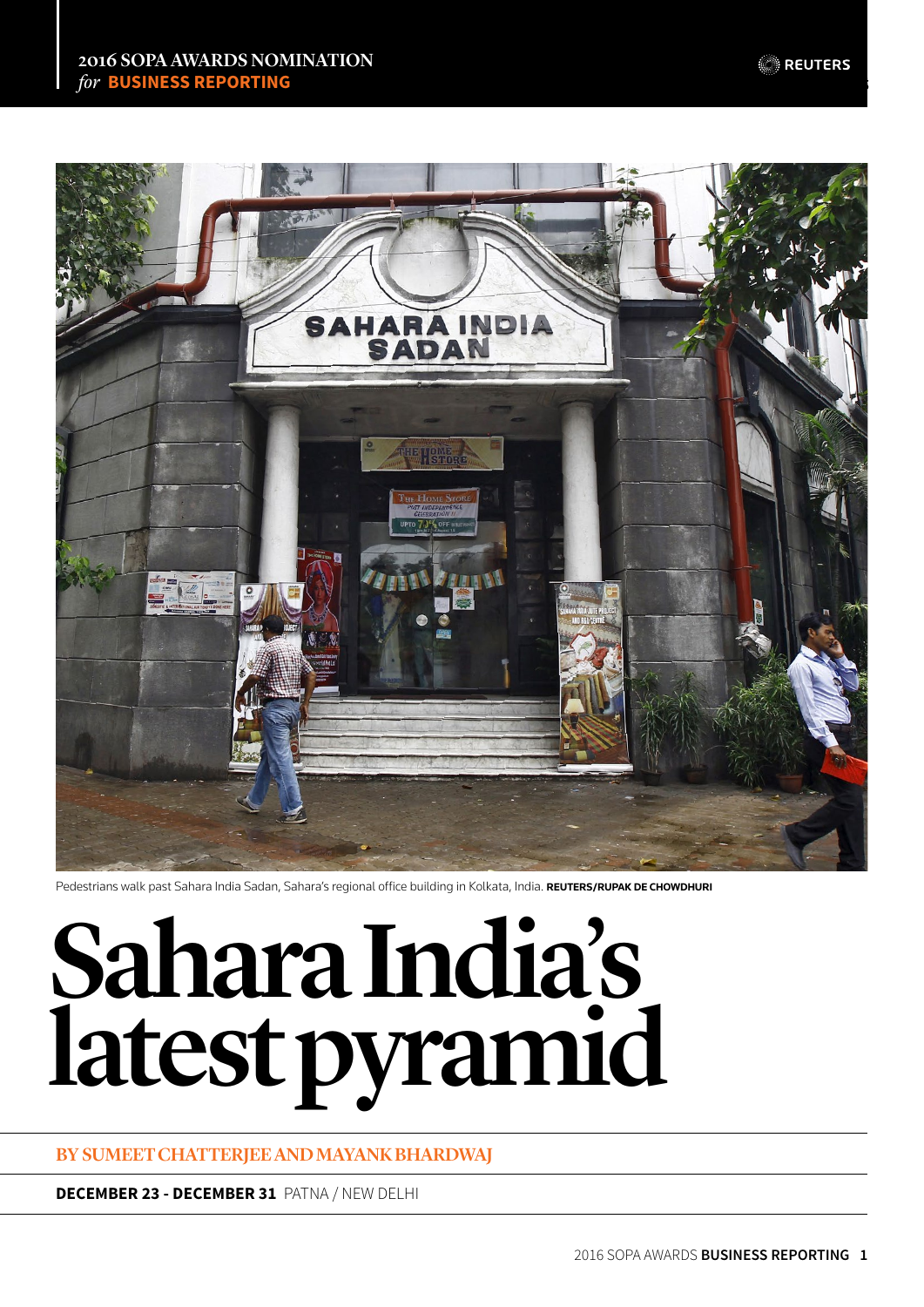# India savers in dark about Sahara's latest shadowbanking scheme

#### BY SUMEET CHATTERJEE

**DECEMBER 23** PATNA

In 2004, Khitish Kumar Pandey took<br>10,000 rupees (\$150) out of his pension<br>and put it into a savings plan run by<br>India's embattled Sahara conglomerate.<br>The Sahara agent told him his money would n 2004, Khitish Kumar Pandey took 10,000 rupees (\$150) out of his pension and put it into a savings plan run by India's embattled Sahara conglomerate. triple in 10 years.

Sahara India Pariwar (family) had become one of India's most successful companies over the past three decades with this kind of financial alchemy, turning tiny deposits into dreams for small farmers, rickshaw pullers and food vendors with little financial knowledge.

Pandey, a 78-year old resident of the east Indian city of Patna, said the Sahara agent promised him his money would grow to roughly 30,000 rupees when the time deposit matured in October of last year. His investment documents contained a sample illustration showing how a 10,000 rupees deposit would increase to 25,940 rupees over 10 years, or about 10 percent a year.

But when Pandey went to the Sahara ranch to redeem his deposit, the office told him he could have  $15,000$  rupees immediately – if he agreed to transfer the remaining 15,000 rupees he was owed to Humara India Credit Cooperative Society Ltd, Pandey said. He has so far not accepted that offer.

Humara is a new Sahara fund-raising vehicle with operational ties to the conglomerate, according to investor documents reviewed by Reuters and interviews with Sahara agents in different parts of India.

"The agent sold me a dream then, and now he has vanished," said Pandey, who said he has gone to the Sahara branch office in Patna, the state capital of Bihar, four times over the past few months. "Every time they send me back with one assurance or another," said Pandey. "We are completely helpless. We don't know who to approach and how to get my money back."

Sahara and its founder Subrata Roy have been under scrutiny for years over its financial products, including for possible money laundering. Over the past four decades, Roy has built an empire from his small deposit schemes that includes overseas hotels such as New York's Plaza and London's Grosvenor House, television stations, a sprawling community resort outside Mumbai, and a stake in a Formula One racing team.

Over the years, Roy has had his picture taken with the likes of Barack Obama and Bill Clinton, David Cameron and the Dalai Lama. But he has spent the last 21 months in New Delhi's Tihar Jail for not complying with a Supreme Court order to return 360 billion rupees (\$5.4 billion) to investors who put money in a 2008-11 Sahara time deposit plan.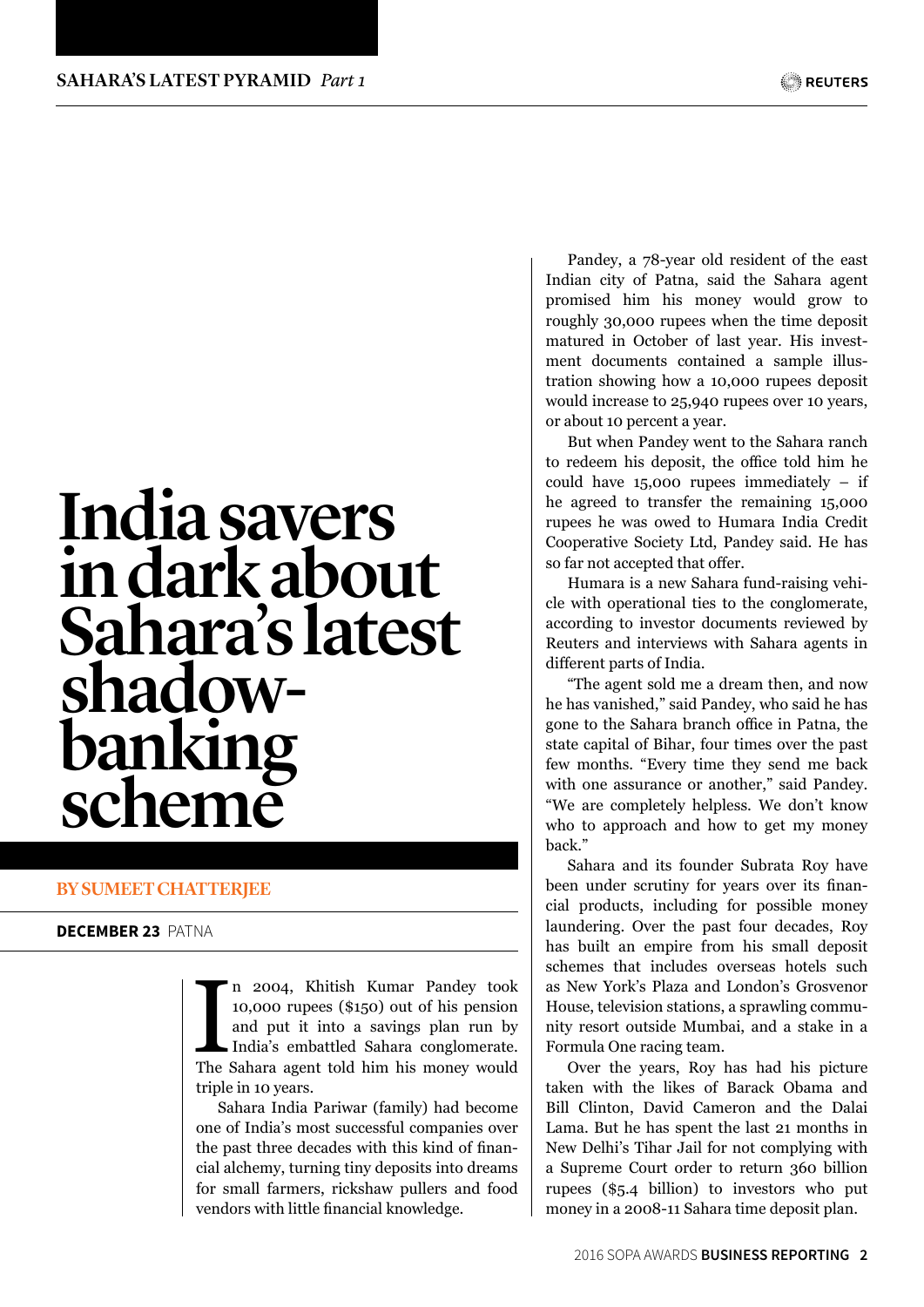

The agent sold me a dream then, and nowhe has vanished.



**Khittish Kumar Pandey** Sahara investor

## **PUSHING FOR TRANSFERS**

The Supreme Court said the 2008-11 plan violated market disclosure regulations on raising capital, including failure to file a prospectus – a legal document that provides details about a financial product for investors – with the markets regulator.

Selling time deposit plans through loosely regulated credit cooperatives is not illegal in India.

Like Sahara's now banned 2008-11 scheme, the new deposit plans are sold through the group's vast network of agents across the country. They collect deposits from investors for a fixed period of time and promise to return the money at interest rates higher than what banks offer.

In addition to hunting for new customers, Sahara agents and branch officials are also trying to get Pandey and other investors in older Sahara savings plans to switch into the new credit cooperative schemes, according to Reuters interviews with these investors.

Sajan Poovayya, who has litigated corporate and commercial cases before India's Supreme Court and is a founder of Bangalore-based law firm Poovayya & Co, says Sahara could be violating the law if it is forcing investors to convert their maturing deposits into a credit cooperative plan.

"The minute you actually breach your obligation to pay me, and rather than paying me force me to get into a cooperative movement, that I think erodes the very ethos of the cooperative movement on one side and clearly, of course, flouts the law because there is a contractual violation in you not returning the money."

Sahara did not respond to repeated Reuters requests for comment.

### **NO MATURITY DATE**

Most of the nearly two dozen investors in the old Sahara plans that Reuters spoke to stopped short of accusing the conglomerate of forcing them to convert their plans. But they said Sahara officials refused to allow them to redeem their matured deposits until they agreed to do so.

Reuters reviewed savings certificates provided by investors that showed the transfers. The agents never make the requests in writing; it's all verbal, the investors say. In at least one case, the investor claimed her money had been transferred from her old Sahara plan to a new credit cooperative society despite her opposition.

Most of the savings certificates that investors showed to Reuters make no mention of either the maturity date or the interest to be paid on maturity. Such omissions violate Indian laws requiring companies that run savings deposit plans to clearly mention all the terms, said Ramanand Mundkur, managing partner of Mundkur Law Partners.

A few certificates that Reuters reviewed did state that investors could expect an interest rate of 10-15 percent for a one-year deposit. That compares to 7-8.5 percent offered by commercial banks.

Vimal Kumar Sinha, the head of Sahara's Patna operations, said some recent Sahara payments to customers were delayed because of the difficulties the company faced as a result of the Supreme Court case.

He declined to comment on individual cases, such as Pandey's. But, he said, some Sahara agents were probably coaxing investors to convert their savings into another financial plan without the company's knowledge.

#### **WEAK OVERSIGHT**

Credit cooperatives are widely used by India's rural poor as an alternative bank. Nearly two-fifths of India's 1.27 billion people lack a bank account – most of them live in rural areas.

Sahara turned to credit cooperatives mainly because of their relatively weak oversight, said current and former senior Sahara employees, who said they were briefed on the these financial plans by Sahara's senior management. Those that operate across state lines are registered not with the central bank but with the credit cooperatives division at the Ministry of Agriculture.

The first of the Sahara credit cooperatives,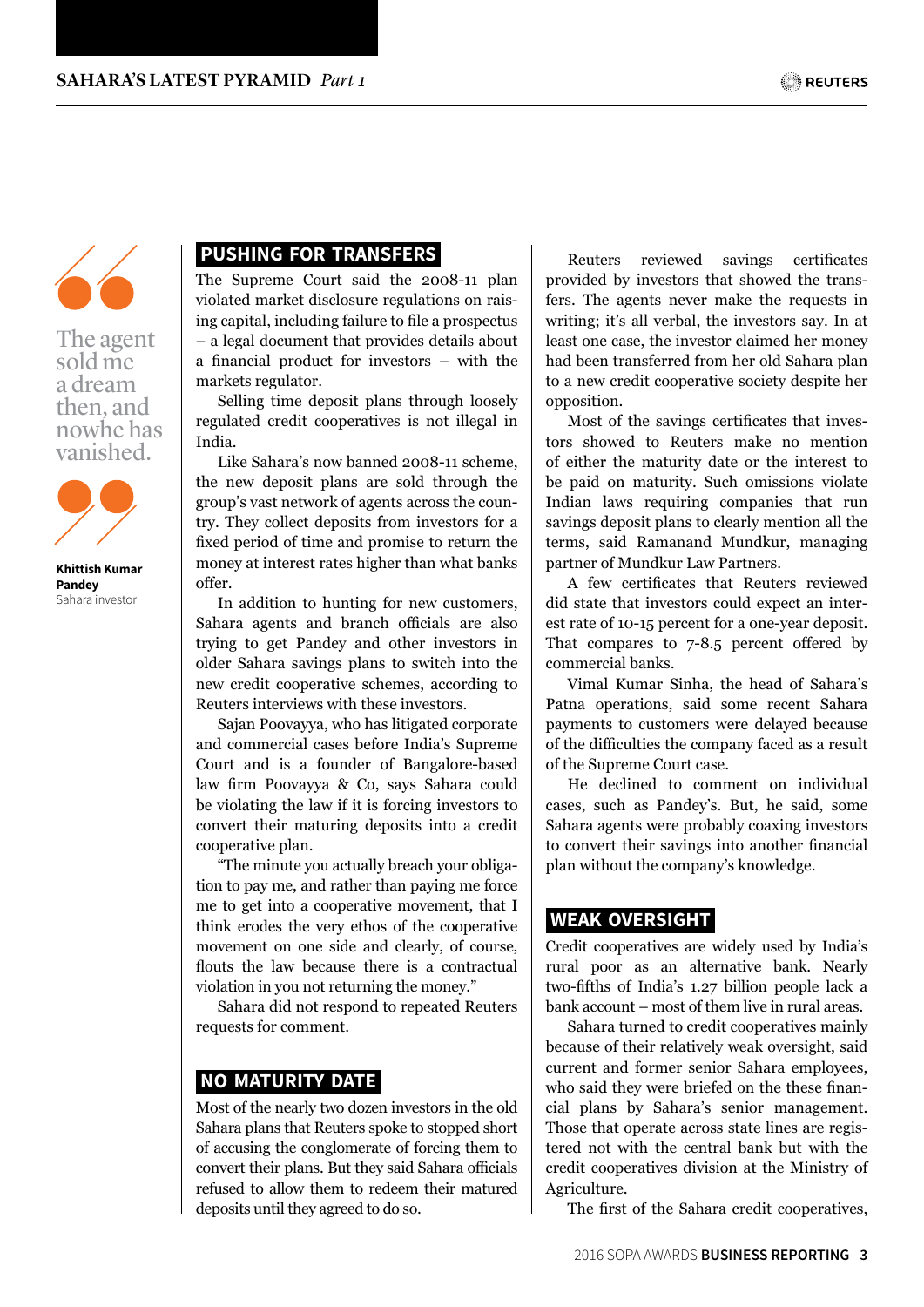

We are looking into it, particular-<br>ly multistate credit coopera- tives.



**S.S. Mundra** RBI deputy governor

Sahara Credit Cooperative Society Ltd, was set up in 2010, around the time when India's markets regulator started investigating the Sahara bond scheme the Supreme Court would later declare illegal.

Sahara has started three more credit cooperatives since January 2014: Humara India Credit Cooperative Society, Stars Multipurpose Cooperative Society and Saharayn E-Multipurpose Society.

The credit cooperatives division said it had asked for an explanation from Sahara Credit Cooperative Society after receiving complaints of non-payment from investors. The division said in a letter sent in reply to a Reuters request for information under India's Right to Information Act, that it had not received a response from Sahara Credit Cooperative Society.

Pressuring investors, such as Pandey, to transfer their deposits from older Sahara financial plans to a credit cooperative is against regulations, a senior official at the credit cooperatives division said when told of the cases Reuters had discovered.

#### **OPERATIONAL LINKS**

The official at the cooperatives division was not aware that Sahara was operating credit cooperatives, such as Humara India, the cooperative Pandey and others were asked to switch into. He said the division does not have the resources or punitive provisions to closely monitor more than 1,400 multi-state credit cooperative societies across the country.

The Reserve Bank of India (RBI), the country's central bank, said it was scrutinizing the rapid growth of credit cooperatives, introduced in 1984 as a self-help tool in rural areas where banks are scarce.

"We are looking into it, particularly multistate credit cooperatives," RBI deputy governor S.S. Mundra told Reuters. The RBI, he added, should oversee all deposit-taking institutions, including the credit cooperatives. He declined to comment specifically about Sahara's credit cooperatives.

While most credit cooperatives are owned

by their members, Sahara's credit cooperatives have operational links to the conglomerate, according to investment documents from Sahara's customers and data at the ministry of corporate affairs.

Sahara's credit cooperatives – Humara India Credit Cooperative, Star Multipurpose and Saharayn – are active in most Indian states, according to documents obtained from the cooperative division through the Right to Information Act.

Investment certificates from those three cooperatives shown to Reuters either display a hologram with the Sahara logo – featuring India's flag and the traditional hand-loom symbol with the Sahara name written in small letters – or show the Sahara name in the background.

Humara India and Saharayn did not respond to requests for comment on their links with Sahara.

Stars' head office in southern Hyderabad city is located in a building that also houses other Sahara group firms including its life insurance and asset management unit. Ranga Charyulu, who introduced himself as deputy manager at Stars, said the cooperative society was not linked to Sahara but was just leasing office space from Sahara. He declined to give the name and contact numbers of Stars' chief executive or provide any other details.

A visit paid to a Sahara branch in India's second-largest city of Kolkata showed the Kolkata branch has a Humara India sign at the entrance, flanked by banners of Saharabranded investment products, such as Sahara Life Insurance and Sahara Mutual Fund.

When asked for more information about Humara India, the receptionist directed Reuters to Sahara's head office in Kolkata, the state capital of West Bengal.

#### **GROWING LIABILITIES**

As a private company tightly controlled by Roy, Sahara's finances are largely a mystery.

Sahara's recent moves to raise fresh money through cooperatives has increased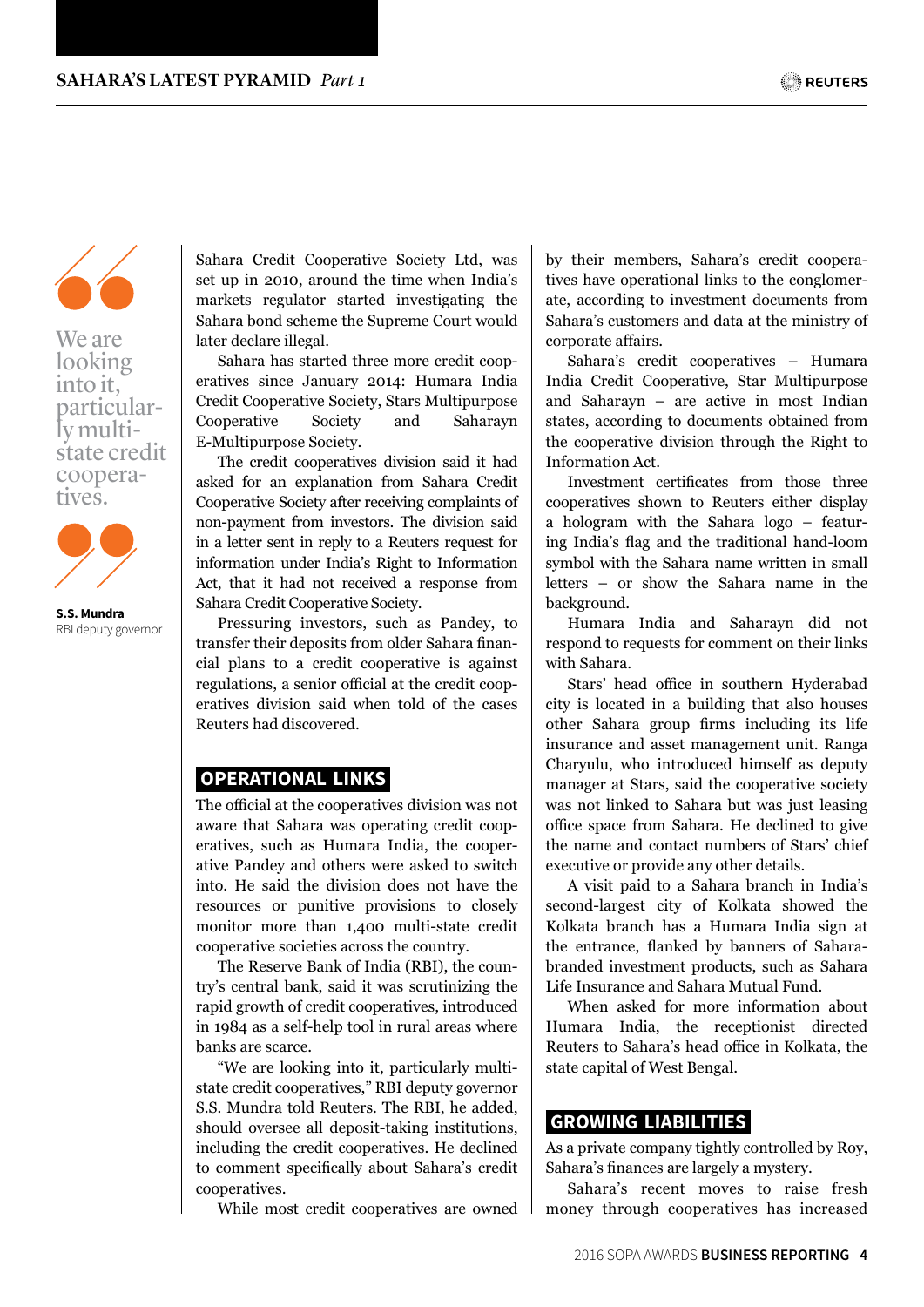

It was always a one-man show at Sahara.



**Kundanlal Sahgal** a Sahara agent in Patna

by \$2 billion the total amount of money it owes its investors when their plans mature, according to two senior Sahara employees, one of them a director in a credit cooperative. The total has now grown to \$7.5 billion – and included the \$5.4 billion the Supreme Court has ordered Sahara to repay investors from the 2008-11 scheme, the senior Sahara employees said.

This disclosure to Reuters contradicts what the company has told the Supreme Court: that it has already repaid 95 percent of its roughly 30 million investors in the 2008- 11 scheme.

Sahara is also struggling to pay its own staff in the midst of its push to raise cash through credit cooperatives. Employees have staged public protests and agents have quit over the issue.

"It was always a one-man show at Sahara," said Kundanlal Sahgal, a Sahara agent in Patna who has stopped trying to sell the new deposit schemes because he is being badgered by people asking for their money and because Sahara has stopped paying him commissions.

"Now that the man has gone to jail everything has come to a standstill and no one knows what will happen to the investors or the agents like us," Sahgal said. <sup>®</sup>

Additional reporting by **Clara Ferreira-Marques**, **Himank Sharma**, **Devidutta Tripathy** in Mumbai; J**atindra Dash** in Bhubane Swar; **Sharat Pradhan** in Lucknow and **Sujoy Dhar** in Kolkata; Editing by **Bill Tarrant**

#### **MONEY LAUNDERING PROBE INTO INDIA'S SAHARA**

MUMBAI, Dec 23 (Reuters) - Although it has businesses ranging from finance and property to media and Formula One motor racing, India's troubled Sahara has never been very transparent on the source and use of the billions of dollars it has raised from mostly small investors.

Suspicions have swirled for years that many of Sahara's millions of investors are fictitious names.

A team of officials from the Enforcement Directorate, which is responsible for fighting economic crime, last month visited Sahara headquarters in Lucknow to gather data as part of a probe into possible money laundering, said two department officials.

"Since the data is huge we will take time to get the finer details," said one of the officials, who was part of the team. Both the officials declined to be named.

The Enforcement Directorate declined to comment officially to Reuters. Sahara did not respond to Reuters request for comment.

In India, money laundering refers to the practice of routing money into various assets outside the country, without revealing the source to avoid taxation.

Sahara has previously denied the money laundering allegations or that roughly 30 million investors in its 2008- 11 financial plan - later ruled illegal by the markets regulator Securities and Exchange Board of India (SEBI) - were fictitious.

It sent a convoy of 127 trucks, purportedly filled with the documents of its investors in its 2008-11 bonds scheme, to SEBI two years ago in an effort to prove that.

India's Supreme Court, which has ordered Sahara to return \$5.4 billion to investors who put money in the 2008- 11 plan, in August 2012 questioned the authenticity of Sahara's investors in the 2008-11 plans and whether many of them were fictitious.

Alluding to this suspicion, one of the judges of the Supreme Court had said: "Despite restraint, one is compelled to record, that the whole affair seems to be doubtful, dubious and questionable."

Sahara became a major financial institution, one of India's largest employers and owner of marquee overseas assets including New York's Plaza hotel on the back of tiny investments from farmers, street vendors and others, whose monthly income can be as low as 2,000-3,000 rupees (\$30-\$45) a month.

Sahara's founder Subrata Roy has spent the past 21 months in New Delhi's Tihar jail for failing to comply with the Supreme Court's order to pay back investors in the 2008-11 savings plan.

Reporting by **Sumeet Chatterjee** in Mumbai, **Sharat Pradhan** in Lucknow and **Aditya Kalra** in New Delhi; Editing by **Bill Tarrant**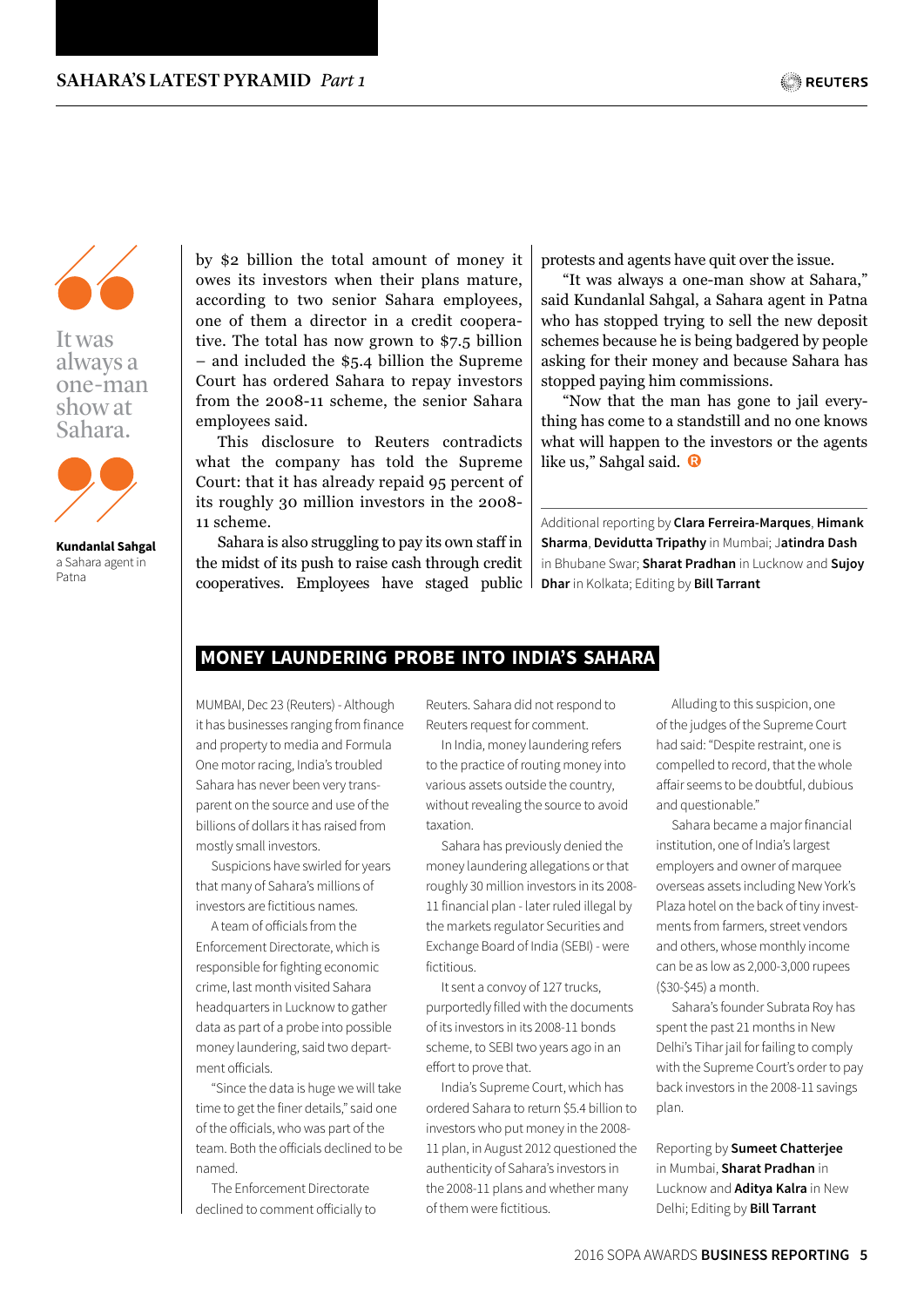# India to tighten rules for credit cooperatives to protect investorsofficial

#### BY MAYANK BHARDWAJ AND SUMEET CHATTERJEE

**DECEMBER 31** NEW DELHI

India will crack down on errant financial firms that raise funds, mainly from millions of rural poor customers, through loosely regulated credit cooperative societies, a senior official in the agriculture minisndia will crack down on errant financial firms that raise funds, mainly from millions of rural poor customers, through loosely regulated credit cooperative socitry said.

This follows a Reuters investigation that revealed an expansion in fund-raising by embattled conglomerate Sahara India Pariwar using four credit cooperatives in different parts of the country.

Reuters spoke to dozens of savers who

said Sahara had not given them their money when their deposits matured. Instead, they complained, Sahara's agents and branch officials tried to persuade them to switch their matured savings deposits to new schemes offered through credit cooperatives run by Sahara.

Sahara has not responded to requests for comment by Reuters.

The federal government plans to penalise cooperatives that fail to repay investors when deposits come due or engage in other violations of regulations, a senior official from the Ministry of Agriculture's credit cooperatives division told Reuters.

The official, who has direct knowledge of the matter, did not want to be named as he was not authorised to speak to the media. Agriculture Minister Radha Mohan Singh and Secretary Siraj Hussain, the top bureaucrats in the ministry, did not immediately respond to emails seeking comment.

One measure under discussion is to either have an independent regulator supervise credit cooperatives or bring them under the purview of an existing regulator, such as the Securities and Exchange Board of India, which oversees India's stock markets, the official said.

Credit cooperatives are widely used by the rural poor. A lack of banking services in India - nearly two-fifths of its 1.27 billion people have no bank accounts - has helped shadow banks such as the credit cooperatives thrive for decades in Asia's third-largest economy.

"The idea is to make it more stringent by giving more teeth so that we are able to effectively protect investors' interest," the cooperatives division official said. "Various suggestions have been made and the top brass is very serious about this."

### **CENTRAL BANK REGULATION**

Under Indian law, credit cooperatives must be owned by their members, who are also the main customers. Cooperatives operating across state lines are registered not with the central bank, but with the cooperatives division of the Ministry of Agriculture.